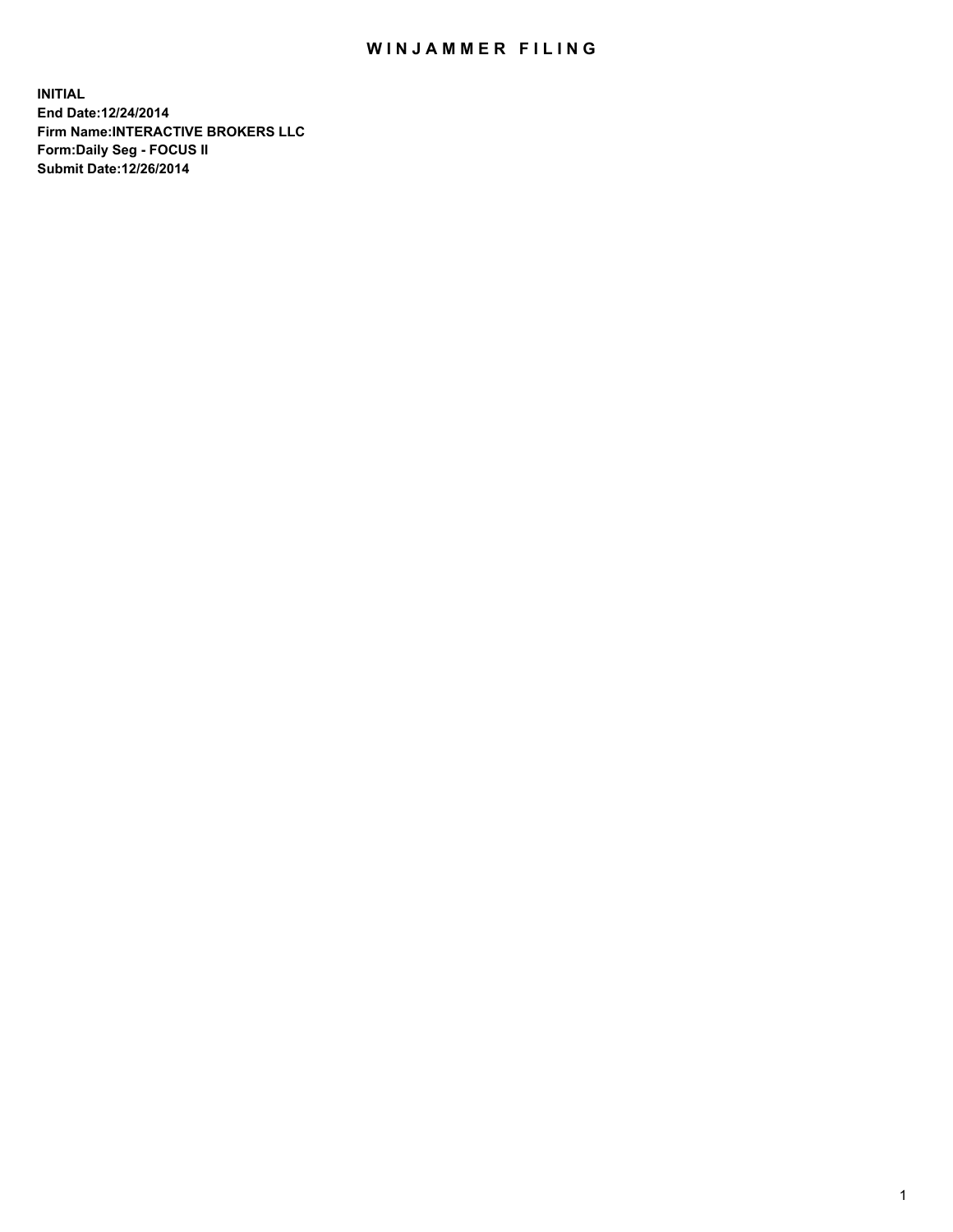## **INITIAL End Date:12/24/2014 Firm Name:INTERACTIVE BROKERS LLC Form:Daily Seg - FOCUS II Submit Date:12/26/2014 Daily Segregation - Cover Page**

| Name of Company<br><b>Contact Name</b><br><b>Contact Phone Number</b><br><b>Contact Email Address</b>                                                                                                                                                                                                                          | <b>INTERACTIVE BROKERS LLC</b><br><b>Michael Ellman</b><br>203-422-8926<br>mellman@interactivebrokers.co<br>$m$ |
|--------------------------------------------------------------------------------------------------------------------------------------------------------------------------------------------------------------------------------------------------------------------------------------------------------------------------------|-----------------------------------------------------------------------------------------------------------------|
| FCM's Customer Segregated Funds Residual Interest Target (choose one):<br>a. Minimum dollar amount: ; or<br>b. Minimum percentage of customer segregated funds required:% ; or<br>c. Dollar amount range between: and; or<br>d. Percentage range of customer segregated funds required between:% and%.                         | $\overline{\mathbf{0}}$<br>0<br>155,000,000 245,000,000<br>0 <sub>0</sub>                                       |
| FCM's Customer Secured Amount Funds Residual Interest Target (choose one):<br>a. Minimum dollar amount: ; or<br>b. Minimum percentage of customer secured funds required:% ; or<br>c. Dollar amount range between: and; or<br>d. Percentage range of customer secured funds required between:% and%.                           | $\overline{\mathbf{0}}$<br>0<br>80,000,000 120,000,000<br>0 <sub>0</sub>                                        |
| FCM's Cleared Swaps Customer Collateral Residual Interest Target (choose one):<br>a. Minimum dollar amount: ; or<br>b. Minimum percentage of cleared swaps customer collateral required:% ; or<br>c. Dollar amount range between: and; or<br>d. Percentage range of cleared swaps customer collateral required between:% and%. | $\overline{\mathbf{0}}$<br>$\underline{\mathbf{0}}$<br>0 <sub>0</sub><br>0 <sub>0</sub>                         |
| Current ANC:on<br><b>Broker Dealer Minimum</b><br>Debit/Deficit - CustomersCurrent AmountGross Amount<br>Domestic Debit/Deficit<br>Foreign Debit/Deficit                                                                                                                                                                       | 2,549,076,760 24-DEC-2014<br>293,734,592<br>5,584,424<br>5,268,834 0                                            |
| Debit/Deficit - Non CustomersCurrent AmountGross Amount<br>Domestic Debit/Deficit<br>Foreign Debit/Deficit<br>Proprietary Profit/Loss<br>Domestic Profit/Loss<br>Foreign Profit/Loss                                                                                                                                           | 0 <sub>0</sub><br>0 <sub>0</sub><br>$\overline{\mathbf{0}}$<br>$\overline{\mathbf{0}}$                          |
| Proprietary Open Trade Equity<br>Domestic OTE<br>Foreign OTE<br><b>SPAN</b><br><b>Customer SPAN Calculation</b><br>Non-Customer SPAN Calcualation                                                                                                                                                                              | $\underline{\mathbf{0}}$<br><u>0</u><br>1,064,495,423<br>27,717,358                                             |
| Proprietary Capital Charges<br>Minimum Dollar Amount Requirement<br>Other NFA Dollar Amount Requirement                                                                                                                                                                                                                        | <u>0</u><br>20,000,000 [7465]<br>21,477,683 [7475]                                                              |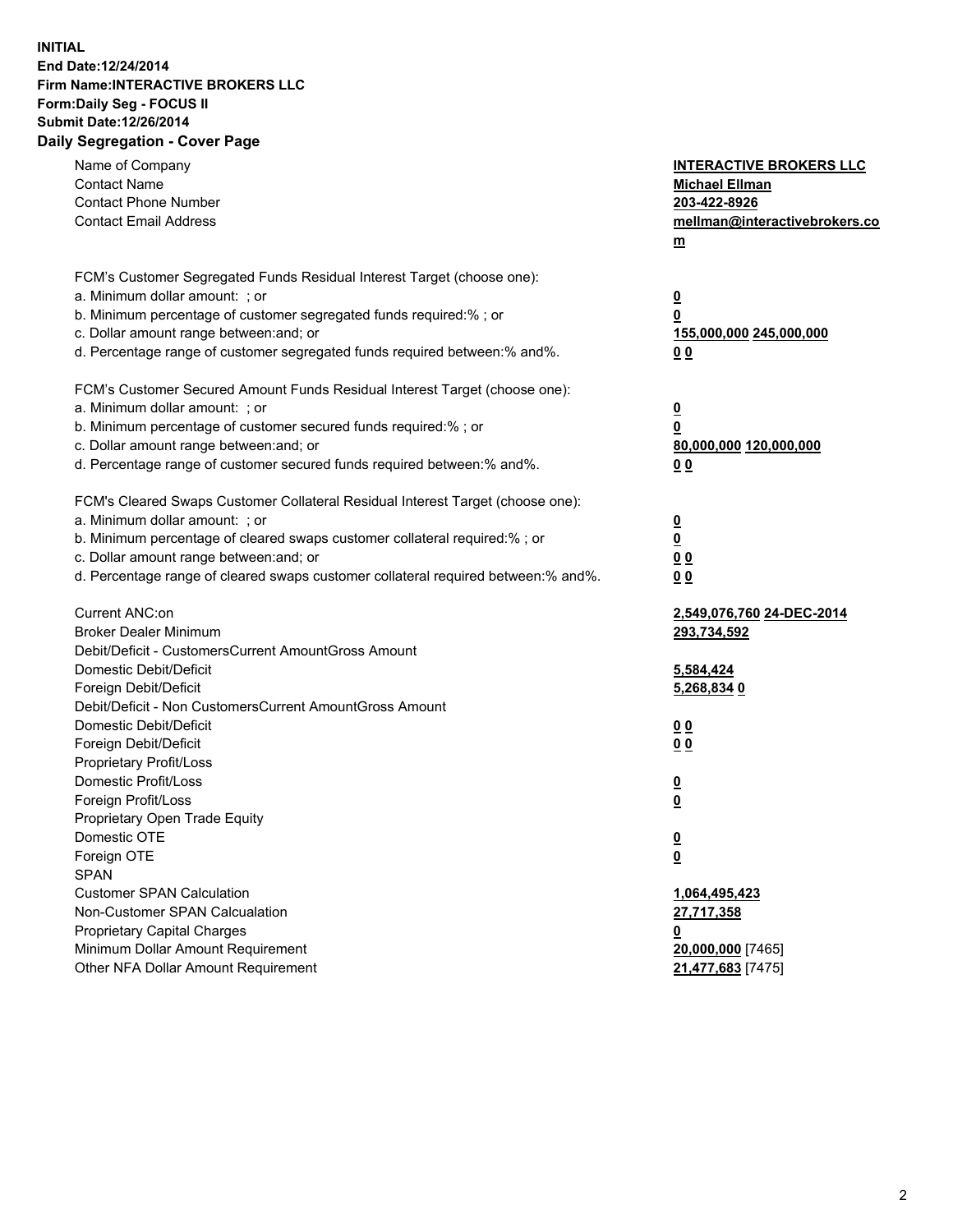## **INITIAL End Date:12/24/2014 Firm Name:INTERACTIVE BROKERS LLC Form:Daily Seg - FOCUS II Submit Date:12/26/2014 Daily Segregation - Secured Amounts**

| Foreign Futures and Foreign Options Secured Amounts                                       |                                                                                                                                                                                                                                                                                                                                                                                                                                                                                                                                                                                                                                                                                                                                                                                                                                                                                                                                                                                                                                                                                                                                                                                                                                                                                                                                                                                                                                                                                                                                                                                                                                                                                                                                                                                                                                                           |
|-------------------------------------------------------------------------------------------|-----------------------------------------------------------------------------------------------------------------------------------------------------------------------------------------------------------------------------------------------------------------------------------------------------------------------------------------------------------------------------------------------------------------------------------------------------------------------------------------------------------------------------------------------------------------------------------------------------------------------------------------------------------------------------------------------------------------------------------------------------------------------------------------------------------------------------------------------------------------------------------------------------------------------------------------------------------------------------------------------------------------------------------------------------------------------------------------------------------------------------------------------------------------------------------------------------------------------------------------------------------------------------------------------------------------------------------------------------------------------------------------------------------------------------------------------------------------------------------------------------------------------------------------------------------------------------------------------------------------------------------------------------------------------------------------------------------------------------------------------------------------------------------------------------------------------------------------------------------|
| Amount required to be set aside pursuant to law, rule or regulation of a foreign          | $0$ [7305]                                                                                                                                                                                                                                                                                                                                                                                                                                                                                                                                                                                                                                                                                                                                                                                                                                                                                                                                                                                                                                                                                                                                                                                                                                                                                                                                                                                                                                                                                                                                                                                                                                                                                                                                                                                                                                                |
| government or a rule of a self-regulatory organization authorized thereunder              |                                                                                                                                                                                                                                                                                                                                                                                                                                                                                                                                                                                                                                                                                                                                                                                                                                                                                                                                                                                                                                                                                                                                                                                                                                                                                                                                                                                                                                                                                                                                                                                                                                                                                                                                                                                                                                                           |
| Net ledger balance - Foreign Futures and Foreign Option Trading - All Customers           |                                                                                                                                                                                                                                                                                                                                                                                                                                                                                                                                                                                                                                                                                                                                                                                                                                                                                                                                                                                                                                                                                                                                                                                                                                                                                                                                                                                                                                                                                                                                                                                                                                                                                                                                                                                                                                                           |
| A. Cash                                                                                   | 370,784,474 [7315]                                                                                                                                                                                                                                                                                                                                                                                                                                                                                                                                                                                                                                                                                                                                                                                                                                                                                                                                                                                                                                                                                                                                                                                                                                                                                                                                                                                                                                                                                                                                                                                                                                                                                                                                                                                                                                        |
| B. Securities (at market)                                                                 | $0$ [7317]                                                                                                                                                                                                                                                                                                                                                                                                                                                                                                                                                                                                                                                                                                                                                                                                                                                                                                                                                                                                                                                                                                                                                                                                                                                                                                                                                                                                                                                                                                                                                                                                                                                                                                                                                                                                                                                |
| Net unrealized profit (loss) in open futures contracts traded on a foreign board of trade | -12,291,809 [7325]                                                                                                                                                                                                                                                                                                                                                                                                                                                                                                                                                                                                                                                                                                                                                                                                                                                                                                                                                                                                                                                                                                                                                                                                                                                                                                                                                                                                                                                                                                                                                                                                                                                                                                                                                                                                                                        |
| Exchange traded options                                                                   |                                                                                                                                                                                                                                                                                                                                                                                                                                                                                                                                                                                                                                                                                                                                                                                                                                                                                                                                                                                                                                                                                                                                                                                                                                                                                                                                                                                                                                                                                                                                                                                                                                                                                                                                                                                                                                                           |
|                                                                                           | 151,511 [7335]                                                                                                                                                                                                                                                                                                                                                                                                                                                                                                                                                                                                                                                                                                                                                                                                                                                                                                                                                                                                                                                                                                                                                                                                                                                                                                                                                                                                                                                                                                                                                                                                                                                                                                                                                                                                                                            |
|                                                                                           | -49,152 <sup>[7337]</sup>                                                                                                                                                                                                                                                                                                                                                                                                                                                                                                                                                                                                                                                                                                                                                                                                                                                                                                                                                                                                                                                                                                                                                                                                                                                                                                                                                                                                                                                                                                                                                                                                                                                                                                                                                                                                                                 |
|                                                                                           | 358,595,024 [7345]                                                                                                                                                                                                                                                                                                                                                                                                                                                                                                                                                                                                                                                                                                                                                                                                                                                                                                                                                                                                                                                                                                                                                                                                                                                                                                                                                                                                                                                                                                                                                                                                                                                                                                                                                                                                                                        |
|                                                                                           | 5,268,834 [7351]                                                                                                                                                                                                                                                                                                                                                                                                                                                                                                                                                                                                                                                                                                                                                                                                                                                                                                                                                                                                                                                                                                                                                                                                                                                                                                                                                                                                                                                                                                                                                                                                                                                                                                                                                                                                                                          |
|                                                                                           | 0 [7352] 5,268,834 [7354]                                                                                                                                                                                                                                                                                                                                                                                                                                                                                                                                                                                                                                                                                                                                                                                                                                                                                                                                                                                                                                                                                                                                                                                                                                                                                                                                                                                                                                                                                                                                                                                                                                                                                                                                                                                                                                 |
|                                                                                           | 363,863,858 [7355]                                                                                                                                                                                                                                                                                                                                                                                                                                                                                                                                                                                                                                                                                                                                                                                                                                                                                                                                                                                                                                                                                                                                                                                                                                                                                                                                                                                                                                                                                                                                                                                                                                                                                                                                                                                                                                        |
|                                                                                           |                                                                                                                                                                                                                                                                                                                                                                                                                                                                                                                                                                                                                                                                                                                                                                                                                                                                                                                                                                                                                                                                                                                                                                                                                                                                                                                                                                                                                                                                                                                                                                                                                                                                                                                                                                                                                                                           |
|                                                                                           | 363,863,858 [7360]                                                                                                                                                                                                                                                                                                                                                                                                                                                                                                                                                                                                                                                                                                                                                                                                                                                                                                                                                                                                                                                                                                                                                                                                                                                                                                                                                                                                                                                                                                                                                                                                                                                                                                                                                                                                                                        |
| 6.                                                                                        |                                                                                                                                                                                                                                                                                                                                                                                                                                                                                                                                                                                                                                                                                                                                                                                                                                                                                                                                                                                                                                                                                                                                                                                                                                                                                                                                                                                                                                                                                                                                                                                                                                                                                                                                                                                                                                                           |
|                                                                                           |                                                                                                                                                                                                                                                                                                                                                                                                                                                                                                                                                                                                                                                                                                                                                                                                                                                                                                                                                                                                                                                                                                                                                                                                                                                                                                                                                                                                                                                                                                                                                                                                                                                                                                                                                                                                                                                           |
|                                                                                           |                                                                                                                                                                                                                                                                                                                                                                                                                                                                                                                                                                                                                                                                                                                                                                                                                                                                                                                                                                                                                                                                                                                                                                                                                                                                                                                                                                                                                                                                                                                                                                                                                                                                                                                                                                                                                                                           |
|                                                                                           | 339,727,391 [7500]                                                                                                                                                                                                                                                                                                                                                                                                                                                                                                                                                                                                                                                                                                                                                                                                                                                                                                                                                                                                                                                                                                                                                                                                                                                                                                                                                                                                                                                                                                                                                                                                                                                                                                                                                                                                                                        |
|                                                                                           | 0 [7520] 339,727,391 [7530]                                                                                                                                                                                                                                                                                                                                                                                                                                                                                                                                                                                                                                                                                                                                                                                                                                                                                                                                                                                                                                                                                                                                                                                                                                                                                                                                                                                                                                                                                                                                                                                                                                                                                                                                                                                                                               |
|                                                                                           |                                                                                                                                                                                                                                                                                                                                                                                                                                                                                                                                                                                                                                                                                                                                                                                                                                                                                                                                                                                                                                                                                                                                                                                                                                                                                                                                                                                                                                                                                                                                                                                                                                                                                                                                                                                                                                                           |
|                                                                                           | $0$ [7540]                                                                                                                                                                                                                                                                                                                                                                                                                                                                                                                                                                                                                                                                                                                                                                                                                                                                                                                                                                                                                                                                                                                                                                                                                                                                                                                                                                                                                                                                                                                                                                                                                                                                                                                                                                                                                                                |
|                                                                                           | 0 [7560] 0 [7570]                                                                                                                                                                                                                                                                                                                                                                                                                                                                                                                                                                                                                                                                                                                                                                                                                                                                                                                                                                                                                                                                                                                                                                                                                                                                                                                                                                                                                                                                                                                                                                                                                                                                                                                                                                                                                                         |
|                                                                                           |                                                                                                                                                                                                                                                                                                                                                                                                                                                                                                                                                                                                                                                                                                                                                                                                                                                                                                                                                                                                                                                                                                                                                                                                                                                                                                                                                                                                                                                                                                                                                                                                                                                                                                                                                                                                                                                           |
|                                                                                           | $0$ [7580]                                                                                                                                                                                                                                                                                                                                                                                                                                                                                                                                                                                                                                                                                                                                                                                                                                                                                                                                                                                                                                                                                                                                                                                                                                                                                                                                                                                                                                                                                                                                                                                                                                                                                                                                                                                                                                                |
|                                                                                           | $0$ [7590]                                                                                                                                                                                                                                                                                                                                                                                                                                                                                                                                                                                                                                                                                                                                                                                                                                                                                                                                                                                                                                                                                                                                                                                                                                                                                                                                                                                                                                                                                                                                                                                                                                                                                                                                                                                                                                                |
|                                                                                           | $0$ [7600]                                                                                                                                                                                                                                                                                                                                                                                                                                                                                                                                                                                                                                                                                                                                                                                                                                                                                                                                                                                                                                                                                                                                                                                                                                                                                                                                                                                                                                                                                                                                                                                                                                                                                                                                                                                                                                                |
|                                                                                           | $0$ [7610]                                                                                                                                                                                                                                                                                                                                                                                                                                                                                                                                                                                                                                                                                                                                                                                                                                                                                                                                                                                                                                                                                                                                                                                                                                                                                                                                                                                                                                                                                                                                                                                                                                                                                                                                                                                                                                                |
|                                                                                           | 0 [7615] 0 [7620]                                                                                                                                                                                                                                                                                                                                                                                                                                                                                                                                                                                                                                                                                                                                                                                                                                                                                                                                                                                                                                                                                                                                                                                                                                                                                                                                                                                                                                                                                                                                                                                                                                                                                                                                                                                                                                         |
|                                                                                           |                                                                                                                                                                                                                                                                                                                                                                                                                                                                                                                                                                                                                                                                                                                                                                                                                                                                                                                                                                                                                                                                                                                                                                                                                                                                                                                                                                                                                                                                                                                                                                                                                                                                                                                                                                                                                                                           |
|                                                                                           | $0$ [7640]                                                                                                                                                                                                                                                                                                                                                                                                                                                                                                                                                                                                                                                                                                                                                                                                                                                                                                                                                                                                                                                                                                                                                                                                                                                                                                                                                                                                                                                                                                                                                                                                                                                                                                                                                                                                                                                |
|                                                                                           | $0$ [7650]                                                                                                                                                                                                                                                                                                                                                                                                                                                                                                                                                                                                                                                                                                                                                                                                                                                                                                                                                                                                                                                                                                                                                                                                                                                                                                                                                                                                                                                                                                                                                                                                                                                                                                                                                                                                                                                |
|                                                                                           | $0$ [7660]                                                                                                                                                                                                                                                                                                                                                                                                                                                                                                                                                                                                                                                                                                                                                                                                                                                                                                                                                                                                                                                                                                                                                                                                                                                                                                                                                                                                                                                                                                                                                                                                                                                                                                                                                                                                                                                |
|                                                                                           | $0$ [7670]                                                                                                                                                                                                                                                                                                                                                                                                                                                                                                                                                                                                                                                                                                                                                                                                                                                                                                                                                                                                                                                                                                                                                                                                                                                                                                                                                                                                                                                                                                                                                                                                                                                                                                                                                                                                                                                |
|                                                                                           | 0 [7675] 0 [7680]                                                                                                                                                                                                                                                                                                                                                                                                                                                                                                                                                                                                                                                                                                                                                                                                                                                                                                                                                                                                                                                                                                                                                                                                                                                                                                                                                                                                                                                                                                                                                                                                                                                                                                                                                                                                                                         |
|                                                                                           |                                                                                                                                                                                                                                                                                                                                                                                                                                                                                                                                                                                                                                                                                                                                                                                                                                                                                                                                                                                                                                                                                                                                                                                                                                                                                                                                                                                                                                                                                                                                                                                                                                                                                                                                                                                                                                                           |
|                                                                                           | 123,030,859 [7700]<br>$0$ [7710]                                                                                                                                                                                                                                                                                                                                                                                                                                                                                                                                                                                                                                                                                                                                                                                                                                                                                                                                                                                                                                                                                                                                                                                                                                                                                                                                                                                                                                                                                                                                                                                                                                                                                                                                                                                                                          |
|                                                                                           |                                                                                                                                                                                                                                                                                                                                                                                                                                                                                                                                                                                                                                                                                                                                                                                                                                                                                                                                                                                                                                                                                                                                                                                                                                                                                                                                                                                                                                                                                                                                                                                                                                                                                                                                                                                                                                                           |
|                                                                                           | -6,266,690 <sup>[7720]</sup><br>149,006 [7730]                                                                                                                                                                                                                                                                                                                                                                                                                                                                                                                                                                                                                                                                                                                                                                                                                                                                                                                                                                                                                                                                                                                                                                                                                                                                                                                                                                                                                                                                                                                                                                                                                                                                                                                                                                                                            |
|                                                                                           | -49,152 [7735] 116,864,023 [7740]                                                                                                                                                                                                                                                                                                                                                                                                                                                                                                                                                                                                                                                                                                                                                                                                                                                                                                                                                                                                                                                                                                                                                                                                                                                                                                                                                                                                                                                                                                                                                                                                                                                                                                                                                                                                                         |
|                                                                                           | $0$ [7760]                                                                                                                                                                                                                                                                                                                                                                                                                                                                                                                                                                                                                                                                                                                                                                                                                                                                                                                                                                                                                                                                                                                                                                                                                                                                                                                                                                                                                                                                                                                                                                                                                                                                                                                                                                                                                                                |
|                                                                                           | $0$ [7765]                                                                                                                                                                                                                                                                                                                                                                                                                                                                                                                                                                                                                                                                                                                                                                                                                                                                                                                                                                                                                                                                                                                                                                                                                                                                                                                                                                                                                                                                                                                                                                                                                                                                                                                                                                                                                                                |
|                                                                                           | 456,591,414 [7770]                                                                                                                                                                                                                                                                                                                                                                                                                                                                                                                                                                                                                                                                                                                                                                                                                                                                                                                                                                                                                                                                                                                                                                                                                                                                                                                                                                                                                                                                                                                                                                                                                                                                                                                                                                                                                                        |
|                                                                                           | 92,727,556 [7380]                                                                                                                                                                                                                                                                                                                                                                                                                                                                                                                                                                                                                                                                                                                                                                                                                                                                                                                                                                                                                                                                                                                                                                                                                                                                                                                                                                                                                                                                                                                                                                                                                                                                                                                                                                                                                                         |
| Page 1 from Line 8)                                                                       |                                                                                                                                                                                                                                                                                                                                                                                                                                                                                                                                                                                                                                                                                                                                                                                                                                                                                                                                                                                                                                                                                                                                                                                                                                                                                                                                                                                                                                                                                                                                                                                                                                                                                                                                                                                                                                                           |
| Management Target Amount for Excess funds in separate section 30.7 accounts               | 80,000,000 [7780]                                                                                                                                                                                                                                                                                                                                                                                                                                                                                                                                                                                                                                                                                                                                                                                                                                                                                                                                                                                                                                                                                                                                                                                                                                                                                                                                                                                                                                                                                                                                                                                                                                                                                                                                                                                                                                         |
| Excess (deficiency) funds in separate 30.7 accounts over (under) Management Target        | 12,727,556 [7785]                                                                                                                                                                                                                                                                                                                                                                                                                                                                                                                                                                                                                                                                                                                                                                                                                                                                                                                                                                                                                                                                                                                                                                                                                                                                                                                                                                                                                                                                                                                                                                                                                                                                                                                                                                                                                                         |
|                                                                                           | a. Market value of open option contracts purchased on a foreign board of trade<br>b. Market value of open contracts granted (sold) on a foreign board of trade<br>Net equity (deficit) (add lines 1. 2. and 3.)<br>Account liquidating to a deficit and account with a debit balances - gross amount<br>Less: amount offset by customer owned securities<br>Amount required to be set aside as the secured amount - Net Liquidating Equity<br>Method (add lines 4 and 5)<br>Greater of amount required to be set aside pursuant to foreign jurisdiction (above) or line<br>FUNDS DEPOSITED IN SEPARATE REGULATION 30.7 ACCOUNTS<br>Cash in banks<br>A. Banks located in the United States<br>B. Other banks qualified under Regulation 30.7<br>Securities<br>A. In safekeeping with banks located in the United States<br>B. In safekeeping with other banks qualified under Regulation 30.7<br>Equities with registered futures commission merchants<br>A. Cash<br><b>B.</b> Securities<br>C. Unrealized gain (loss) on open futures contracts<br>D. Value of long option contracts<br>E. Value of short option contracts<br>Amounts held by clearing organizations of foreign boards of trade<br>A. Cash<br><b>B.</b> Securities<br>C. Amount due to (from) clearing organization - daily variation<br>D. Value of long option contracts<br>E. Value of short option contracts<br>Amounts held by members of foreign boards of trade<br>A. Cash<br><b>B.</b> Securities<br>C. Unrealized gain (loss) on open futures contracts<br>D. Value of long option contracts<br>E. Value of short option contracts<br>Amounts with other depositories designated by a foreign board of trade<br>Segregated funds on hand<br>Total funds in separate section 30.7 accounts<br>Excess (deficiency) Set Aside for Secured Amount (subtract line 7 Secured Statement |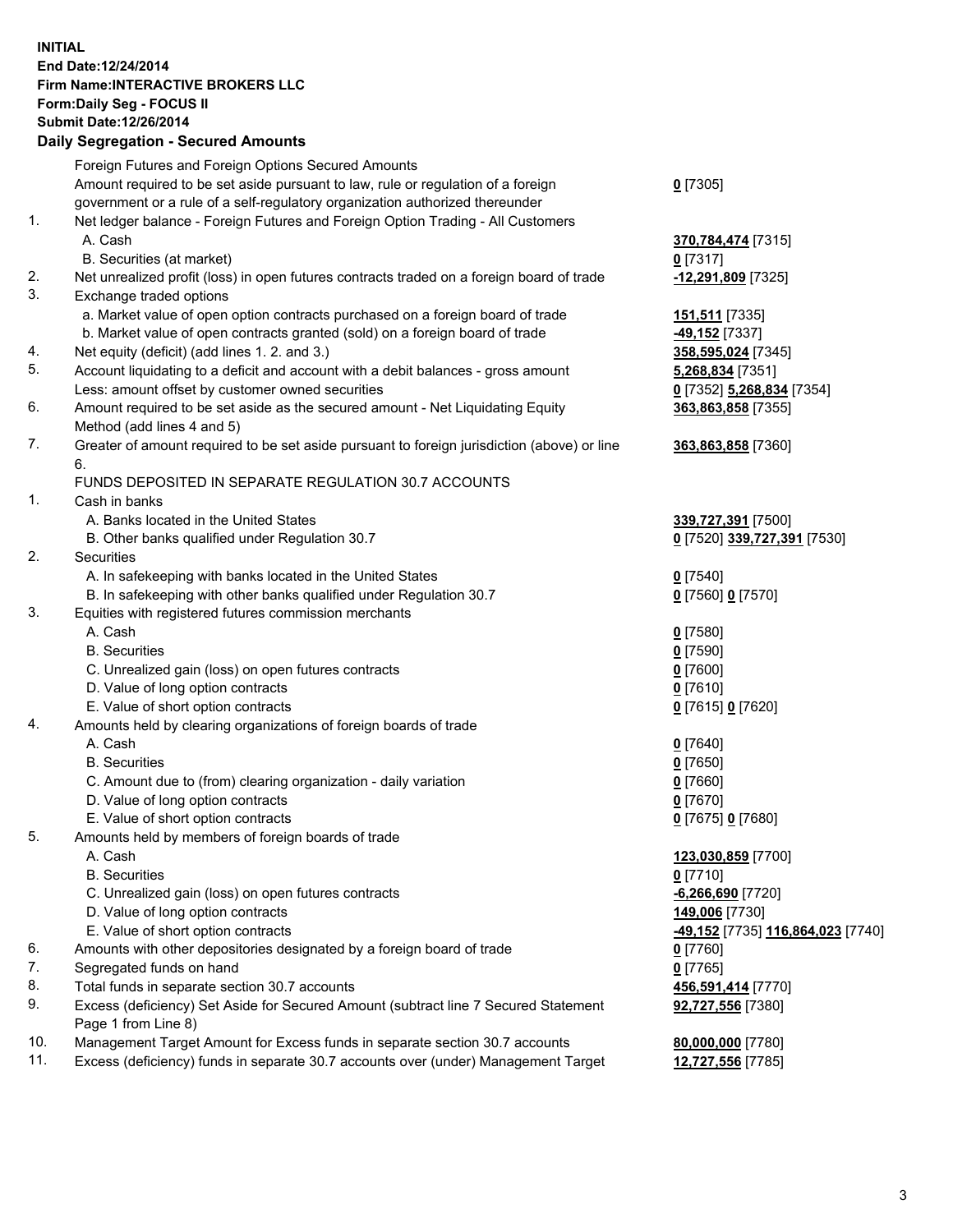**INITIAL End Date:12/24/2014 Firm Name:INTERACTIVE BROKERS LLC Form:Daily Seg - FOCUS II Submit Date:12/26/2014 Daily Segregation - Segregation Statement** SEGREGATION REQUIREMENTS(Section 4d(2) of the CEAct) 1. Net ledger balance A. Cash **2,399,942,548** [7010] B. Securities (at market) **0** [7020] 2. Net unrealized profit (loss) in open futures contracts traded on a contract market **-30,287,586** [7030] 3. Exchange traded options A. Add market value of open option contracts purchased on a contract market **131,980,095** [7032] B. Deduct market value of open option contracts granted (sold) on a contract market **-201,444,879** [7033] 4. Net equity (deficit) (add lines 1, 2 and 3) **2,300,190,178** [7040] 5. Accounts liquidating to a deficit and accounts with debit balances - gross amount **5,584,424** [7045] Less: amount offset by customer securities **0** [7047] **5,584,424** [7050] 6. Amount required to be segregated (add lines 4 and 5) **2,305,774,602** [7060] FUNDS IN SEGREGATED ACCOUNTS 7. Deposited in segregated funds bank accounts A. Cash **405,769,046** [7070] B. Securities representing investments of customers' funds (at market) **1,141,382,953** [7080] C. Securities held for particular customers or option customers in lieu of cash (at market) **0** [7090] 8. Margins on deposit with derivatives clearing organizations of contract markets A. Cash **18,790,123** [7100] B. Securities representing investments of customers' funds (at market) **84,933,347** [7110] C. Securities held for particular customers or option customers in lieu of cash (at market) **0** [7120] 9. Net settlement from (to) derivatives clearing organizations of contract markets **-398,784** [7130] 10. Exchange traded options A. Value of open long option contracts **1,062,238** [7132] B. Value of open short option contracts **-11,610,963** [7133] 11. Net equities with other FCMs A. Net liquidating equity **-44,283,089** [7140] B. Securities representing investments of customers' funds (at market) **914,997,207** [7160] C. Securities held for particular customers or option customers in lieu of cash (at market) **0** [7170] 12. Segregated funds on hand **0** [7150] 13. Total amount in segregation (add lines 7 through 12) **2,510,642,078** [7180] 14. Excess (deficiency) funds in segregation (subtract line 6 from line 13) **204,867,476** [7190] 15. Management Target Amount for Excess funds in segregation **155,000,000** [7194]

16. Excess (deficiency) funds in segregation over (under) Management Target Amount Excess

**49,867,476** [7198]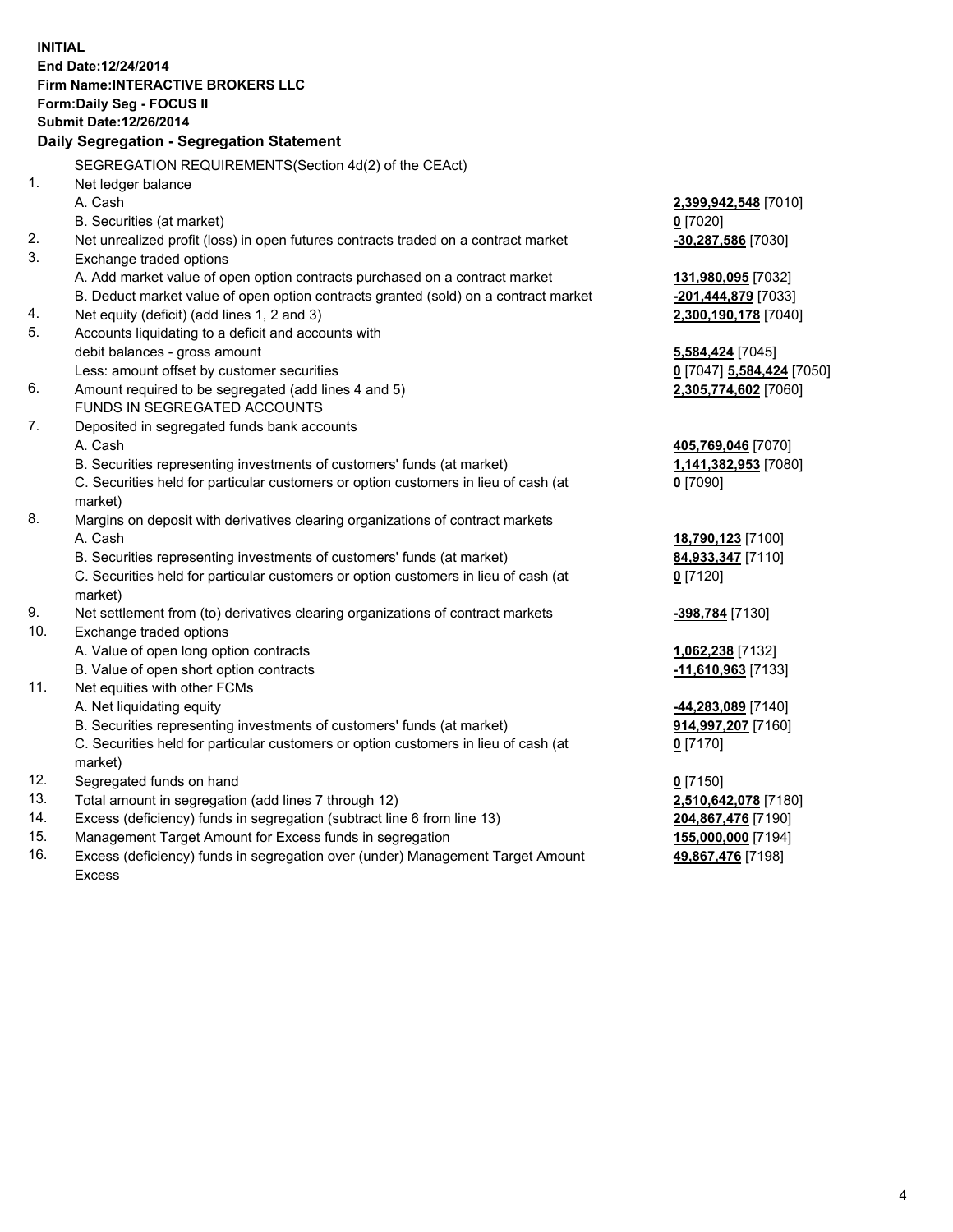## **INITIAL End Date:12/24/2014 Firm Name:INTERACTIVE BROKERS LLC Form:Daily Seg - FOCUS II Submit Date:12/26/2014 Daily Segregation - Supplemental**

| $\blacksquare$           | Total gross margin deficiencies - Segregated Funds Origin                              | 26,757 [9100] |
|--------------------------|----------------------------------------------------------------------------------------|---------------|
| $\blacksquare$           | Total gross margin deficiencies - Secured Funds Origin                                 | 8,069 [9101]  |
| $\blacksquare$           | Total gross margin deficiencies - Cleared Swaps Customer Collateral Funds Origin       | $0$ [9102]    |
| $\blacksquare$           | Total gross margin deficiencies - Noncustomer and Proprietary Accounts Origin          | $0$ [9103]    |
| $\blacksquare$           | Total number of accounts contributing to total gross margin deficiencies - Segregated  | 6 [9104]      |
|                          | <b>Funds Origin</b>                                                                    |               |
| $\blacksquare$           | Total number of accounts contributing to total gross margin deficiencies - Secured     | $1$ [9105]    |
|                          | <b>Funds Origin</b>                                                                    |               |
| $\blacksquare$           | Total number of accounts contributing to the total gross margin deficiencies - Cleared | $0$ [9106]    |
|                          | Swaps Customer Collateral Funds Origin                                                 |               |
| $\blacksquare$           | Total number of accounts contributing to the total gross margin deficiencies -         | $0$ [9107]    |
|                          | Noncustomer and Proprietary Accounts Origin                                            |               |
| $\overline{\phantom{a}}$ | Upload a copy of the firm's daily margin report the FCM uses to issue margin calls     |               |
|                          | which corresponds with the reporting date.                                             |               |

12.24.2014 Commodity Margin Deficiency Report.xls